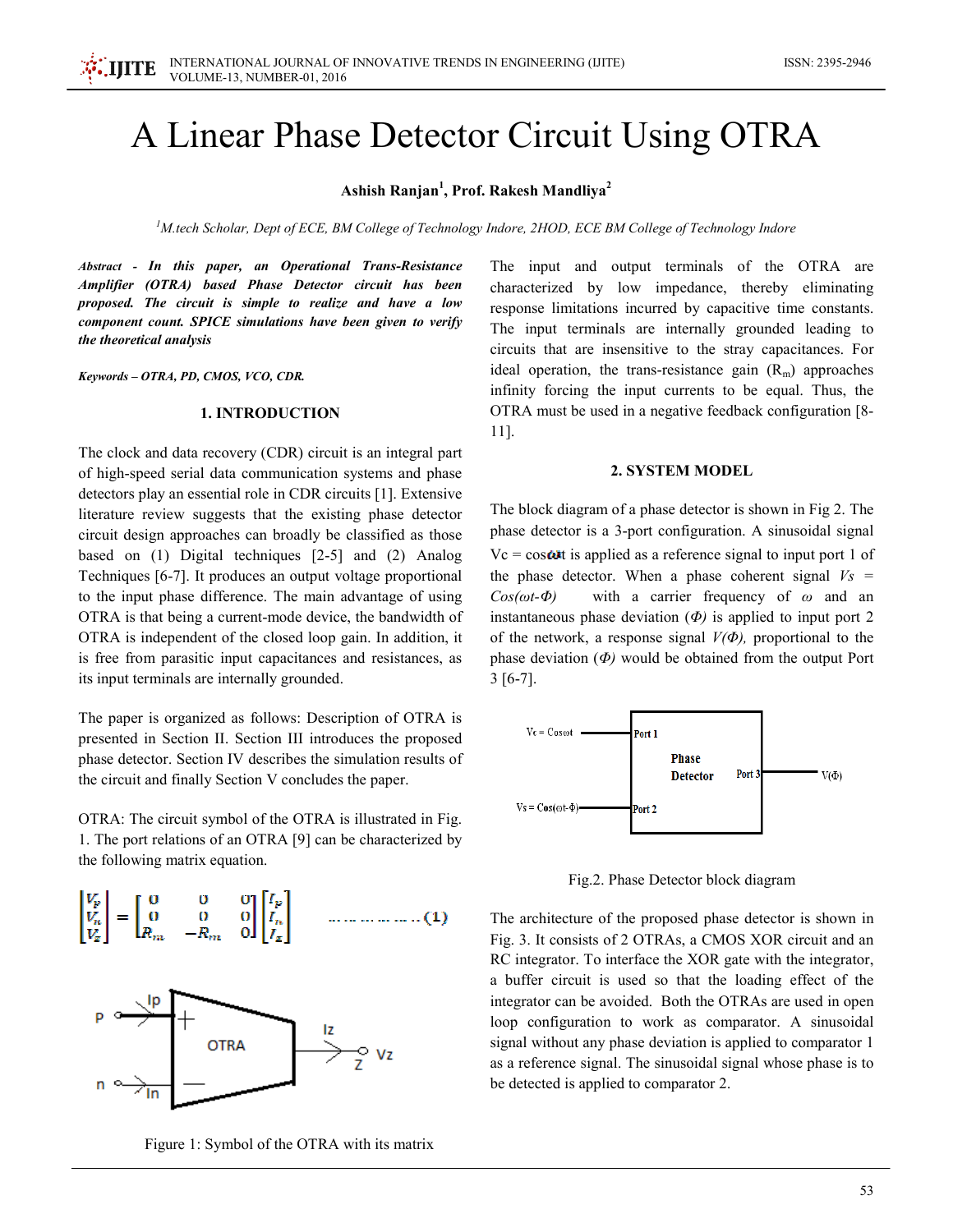



## **3. PROPOSED METHODOLOGY**

The logical operation of the proposed phase detector is as follows:-

A sinusoidal signal  $v(t) = A \cos \omega t$  of time-period T is applied to p terminal of the OTRA comparator. For positive amplitude of  $v(t)$ , the output of the comparator is a rectangular pulse of amplitude A. For negative amplitude of  $v(t)$ , the output of the comparator is zero. When a sinusoidal signal with time-period  $T$  and delay in phase  $\Phi$  represented by  $v_1(t) = A \cos(\omega t - \Phi)$  is applied to the comparator, the output of  $v_1(t)$  is same as the above mentioned rectangular pulse but delayed in time by  $\Phi/_{\text{G1}}$ . Fig. 4(a) and Fig. 4(b) shows the output waveforms of comparator for  $v(t)$  and  $v_1(t)$ respectively.



Fig. 4(a): Output of comparator for  $v(t)$ 



Fig. 4(b): Output of comparator for  $v_1(t)$ 

These two outputs of the comparator are applied as the two inputs to a XOR gate. For simplicity, the output of the XOR gate for half of the time-period is considered. The output of the XOR gate will be high from  $t = 0$  to  $t = \frac{\Phi}{\omega}$  and from t  $=\Phi/_{\omega}$  to t =T/2, the output will be low. The output of the XOR gate is integrated from  $t = 0$  to  $t = T/2$  to obtain a voltage  $V(\Phi)$  called output voltage of the phase detector. It can be observed that V( $\Phi$ ) directly depends on the time  $t = \Phi /_{60}$ which is time delay in the output of the comparator for input signal  $v_1(t)$ . So, more this delay, more is the value of  $V(\Phi)$ . As  $t = \Phi/_{\omega}$  is proportional to  $\Phi$ , so  $V(\Phi)$  is proportional to  $\Phi$ .

For detecting a phase-delay  $(\Phi)$  present in any sinusoidal signal  $V_c = Cos(\omega t - \Phi)$ , a reference voltage Vref =  $cos\omega t$  of zero phase delay is applied to comparator 1 while  $V_c = \cos(\omega t - \Phi)$  is applied to comparator 2. The output of the integrator,  $V(\Phi)$  is proportional to the phase delay  $(\Phi)$  which can be calculated by simple algebraic calculation.

#### **4. SIMULATION/EXPERIMENTAL RESULTS**



#### 5. CONCLUSION

In this paper, an Operational Trans-Resistance Amplifier (OTRA) based Phase Detector circuit has been presented. All the components except the buffer has been composed of active elements .In future, this component may be replaced by any other active-element circuit which would reduce the power requirement of the proposed phase detector circuit The theoretical results have been presented by SPICE simulations result.